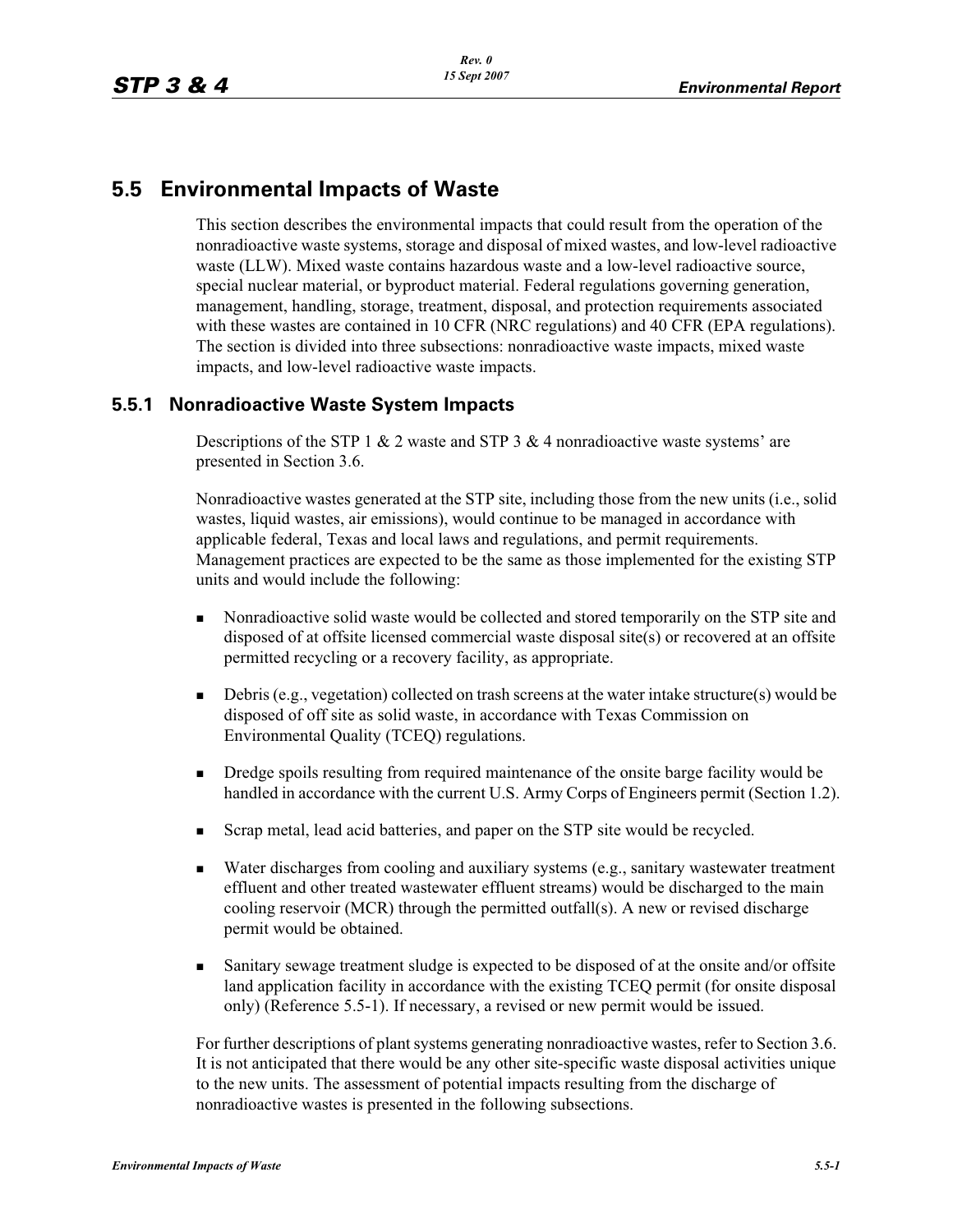## **5.5.1.1 Impacts of Discharges to Water**

Nonradioactive waste water discharges to surface water would increase as a result of several aspects of STP 3 & 4 operation, such as additional cooling water system blowdown, permitted wastewater from the new units' auxiliary systems, and storm water runoff from new impervious surfaces. Table 3.6-1 lists possible water treatment chemicals that would be used for the new units, based on current usage for STP  $1 \& 2$ . As discussed in Section 3.6, sanitary and other waste water effluents discharge to the MCR though TCEQ permitted outfalls, subject to constituent permitted levels summarized in Table 3.6-2. Ambient or baseline water quality conditions are discussed in Section 2.3.3. There is one discharge outfall from the MCR (blowdown line) that releases water from the MCR to the Colorado River. Concentrations of constituents in MCR blowdown would be minimal or undetectable in the Colorado River. Smaller volume discharges associated with plant auxiliary systems would be discharged in accordance with the applicable TCEQ water quality standards. Therefore, potential impacts from constituents in the cooling water and plant auxiliary system discharges from the new units would be SMALL.

STPNOC will need to revise the existing Storm Water Pollution Prevention Plan, which prevents or minimizes the discharge of harmful quantities of pollutants with the storm water discharge, to reflect the addition of new paved areas and facilities and changes in drainage patterns. The impacts of the addition of impervious surfaces are expected to be negligible because Best Management Practices initiated through STPNOC's Stormwater Pollution Prevention Plan will be employed to control storm water runoff. Impacts from increases in volume or pollutants in the storm water discharge will be SMALL and will not warrant mitigation.

#### **5.5.1.1.1 Sanitary Waste**

Sanitary waste will be collected in an onsite sewage treatment plant, the design of which will meet the requirements of the Texas Pollutant Discharge Elimination System (TPDES) effluent standards, specifically a biochemical oxygen demand (BOD) of 20 mg/l (daily average)/45 mg/l (daily maximum), a minimum residual chlorine requirement of 1 mg/l after a 20-minute detention, and a total suspended solids (TSS) concentration of 20 mg/l (daily average)/45 mg/l (daily maximum) (Reference 5.5-2). The wastewater treatment generated sludge would be disposed off at onsite or offsite facilities. A revised or new permit would be submitted to TCEQ for any additional discharges, if necessary (Reference 5.5-2).

It should be noted that as discussed in Section 5.5.1.1, the MCR ultimately discharges to the Colorado River at one effluent discharge point. The large volume of water available for mixing contained in the MCR, and STP's adherence to effluent discharge limitations, will result in an insignificant buildup of BOD or other sewage constituents. Therefore, based on the TCEQ effluent limit standards and the dilution provided by MCR, potential impacts associated with increases in sanitary waste from the operation of the new units will be SMALL and will not warrant mitigation.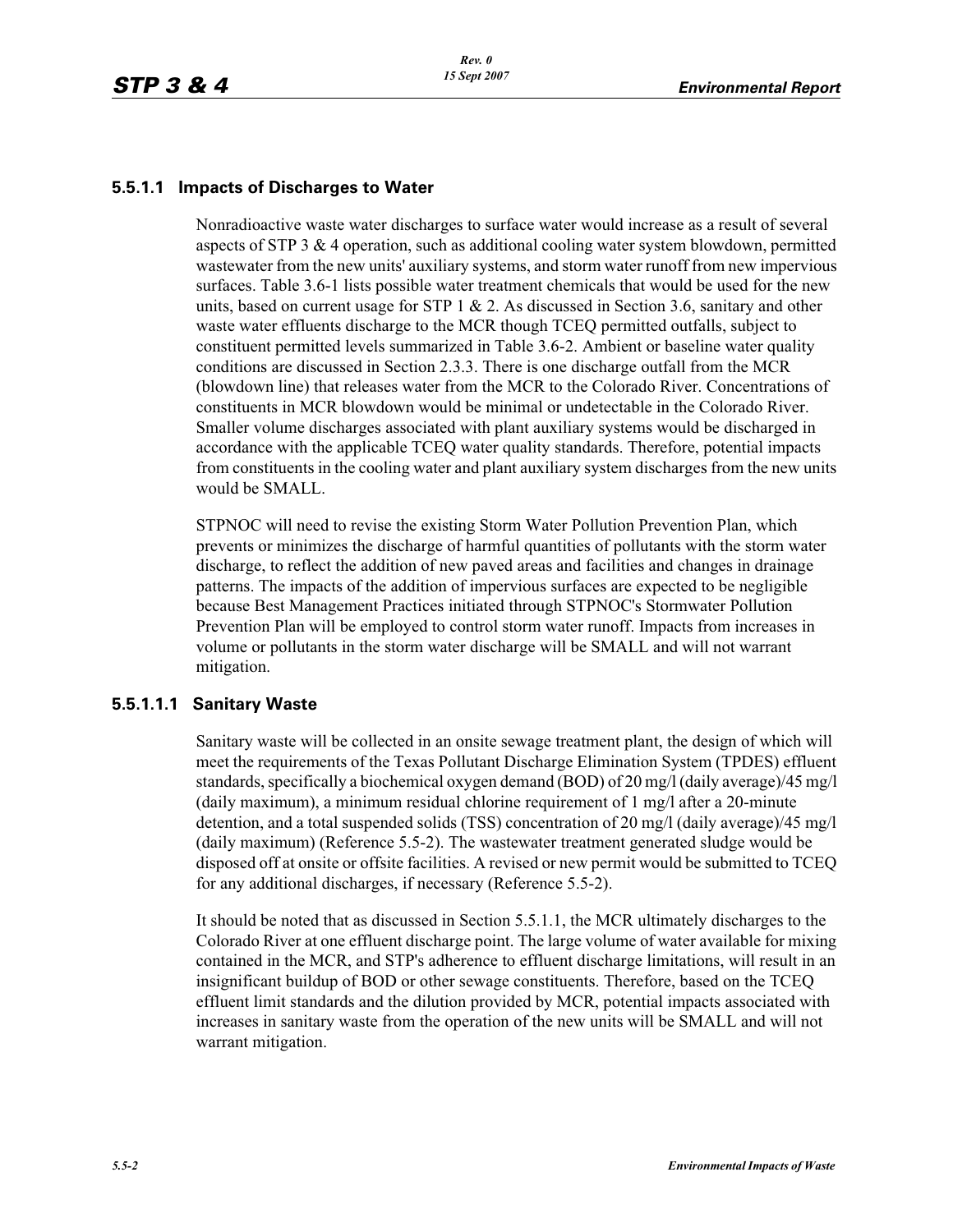#### **5.5.1.2 Impacts of Discharges to Land**

Operation of the new units would result in an increase in the total volume of solid waste generated at the STP site. The types of solid waste generated were discussed in Section 3.6.3.5. However, it is anticipated there would be no fundamental change in the characteristics of these wastes or the way they are currently managed at STP 1  $\&$  2. All applicable federal, Texas, and local requirements and standards would be met with regard to handling, transportation, and offsite land disposal of the solid waste at licensed facilities. Any waste disposed of onsite (e.g., sludge) would be in accordance with a revised or current TCEQ Permit (Reference 5.5-1). Current land application permit requirements address location of the land application area with respect to water supply (ground and surface) and other water conveyance structures (e.g., irrigation channels). The land application permit further addresses soil and water table requirements, both of which would be satisfied by STPNOC if a new or revised land application permit would be necessary. Restoration of the land application areas, if necessary, would follow applicable TCEQ guidelines.

Any necessary dredging activities, and the resulting stockpiling and/or disposal of the dredged material, would be addressed in a new/revised permit (i.e., U.S. Army Corps of Engineers permit) as discussed in Section 1.2.

STPNOC has recycling and waste minimization programs in place. Approximately 70% of all nonradioactive solid waste is recycled. Nonradioactive solid waste at STP 3 & 4 would be reused or recycled according to current STPNOC policies to the extent practicable. Solid wastes appropriate for recycling or recovery (e.g., used oil, antifreeze, scrap metal, paper) would be managed through the use of approved and appropriately licensed contractors. Nonradioactive solid waste destined for offsite land disposal would be disposed of at approved and licensed offsite commercial waste disposal site(s). Therefore, potential impacts from land disposal of nonradioactive solid wastes, including onsite sludge, would be SMALL and will not warrant mitigation.

#### **5.5.1.3 Impacts of Discharges to Air**

Operation of the new units would increase small amounts of gaseous emissions to the air, primarily from equipment associated with plant auxiliary systems (e.g., diesel engines, combustion turbines, diesel-driven fire pumps). These emissions are intermittent since they are associated with backup-type systems. Projected emissions from the diesel-fueled equipment are provided in Table 3.6-3. Cooling tower impacts on terrestrial ecosystems are addressed in Section 5.3.3.2.

Air emission sources associated with the new units will be managed in accordance with federal, Texas, and local air quality control laws and regulations. Several requirements for air permits (permits by rule) have been issued to STPNOC by TCEQ. For example, a permit by rule authorization has been issued to STPNOC for backup and emergency equipment (Reference 5.5-3). Based on the amount of potential air emissions, and the intermittent nature of the potential emissions, impacts to air quality would be SMALL and will not warrant mitigation.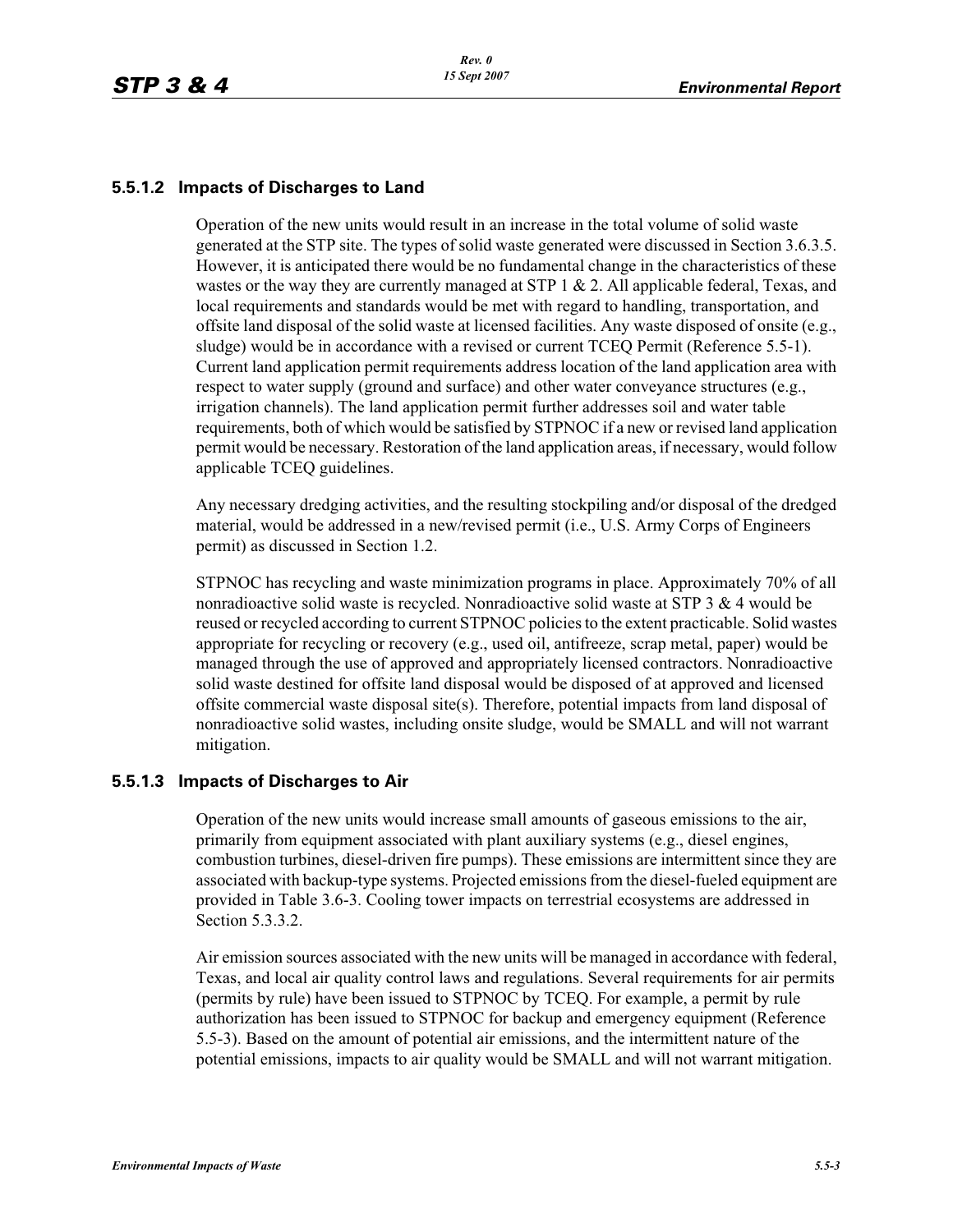## **5.5.2 Mixed Waste Impacts**

The term ''mixed waste'' refers specifically to waste that is regulated as both radioactive waste and hazardous waste. Radioactive materials at nuclear power plants are regulated by the NRC under the Atomic Energy Act (AEA 1954). Hazardous wastes are regulated by the state of Texas, which is an EPA-authorized state (a state authorized by the EPA to regulate those portions of the federal act) under the Resource Conservation and Recovery Act (RCRA) (Resource Conservation and Recovery Act of 1976).

Mixed waste generated on site is assessed based on the following laws and regulations. The radioactive component of mixed waste must satisfy the definition of Low Level Waste (LLW) in the Low-Level Radioactive Waste Policy Amendments Act (LLRWPAA) of 1985. The hazardous component must exhibit at least one of the hazardous waste characteristics identified in 40 CFR 261, Subpart C, or be listed as a hazardous waste under 40 CFR 261, Subpart D. Entities that generate, treat, store, or dispose of mixed wastes are subject to the requirements of the Atomic Energy Act, the Solid Waste Disposal Act of 1965, as amended by the RCRA in 1976, and the Hazardous and Solid Waste Amendments, which amended the RCRA in 1984. The federal agencies responsible for ensuring compliance with these statutes are the NRC and the EPA.

## **5.5.2.1 Plant Systems Producing Mixed Waste**

Mixed waste contains hazardous waste and a low-level radioactive source, special nuclear material, or byproduct material. A 1990 survey by the NRC identifies the following types of mixed low-level waste at reactor facilities (Reference 5.5-4):

- -Waste oil from pumps and other equipment
- - Chlorinated fluorocarbons (CFC) resulting from cleaning, refrigeration, degreasing, and decontamination activities
- -Organic solvents, reagents, compounds, and associated materials such as rags and wipes
- -Metals such as lead from shielding applications and chromium from solutions and acids
- -Metal-contaminated organic sludge and other chemicals
- -Aqueous corrosives consisting of organic and inorganic acids

Nuclear power plants are not large generators of mixed waste. Proper chemical handling techniques and pre-job planning ensures that only small quantities of mixed waste will be generated by STP 3 & 4. The specific types and quantities of mixed waste that could be generated in new operating reactors are not available. However, each ABWR reactor is estimated by GE to generate a maximum of approximately 474 m<sup>3</sup> per year (948 m<sup>3</sup> for two units - shipped) of solid LLW (Table 3.5-12). The two existing STP units generate approximately 530  $m<sup>3</sup>$  annually of LLW (Table 2.9-1). Each reactor is estimated to produce approximately  $0.5 \text{ m}^3/\text{year}$  of mixed waste. However, the volume will more likely be zero, based on the current waste minimization practices used at the STP site which have resulted in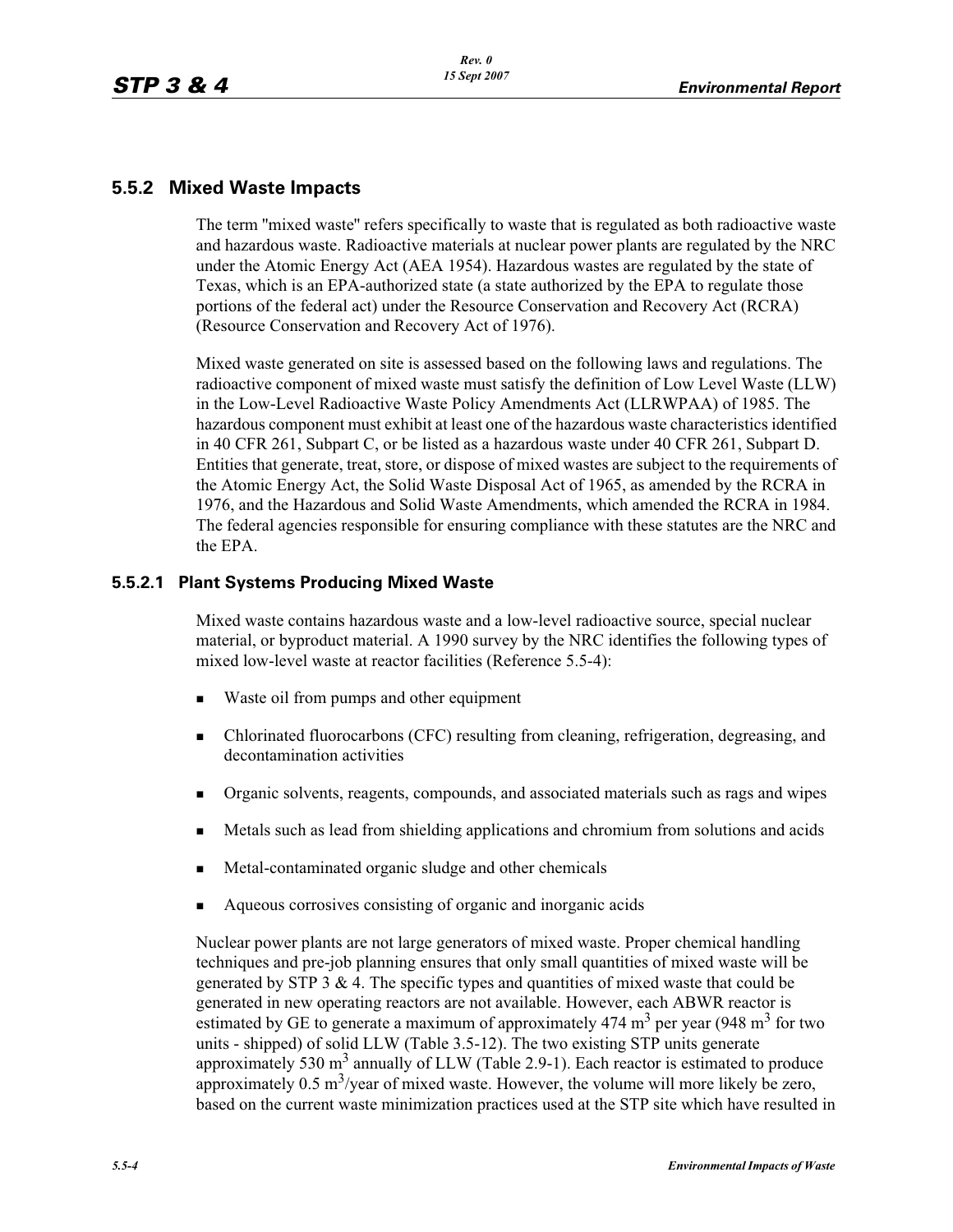no mixed waste generation over the past 5 years. STPNOC would manage mixed wastes generated at the new units in accordance with existing plant programs.

#### **5.5.2.2 Mixed Waste Storage and Disposal Plans**

The volume of mixed waste could be reduced or eliminated by one or more of the following treatments before disposal: decay, stabilization, neutralization, filtration, or chemical or thermal destruction by an offsite vendor.

Some small quantities of mixed waste, if generated, would be temporarily stored on site due to the lack of treatment options or disposal sites, if necessary. For this reason, impacts resulting from occupational exposure to chemical hazards and radiological doses could be higher than otherwise expected. Occupational chemical and radiological exposures could occur during the testing of mixed wastes to determine if the constituents are chemically hazardous. In those cases, appropriate hazardous chemical control and radiological control measures would be applied.

#### **5.5.2.3 Environmental Impacts**

If mixed wastes are generated, minimal environmental impacts would result from storage or shipment of the mixed wastes. In the event of a mixed waste spill, emergency operating procedures (EOPs) would be implemented to limit any onsite impacts, in accordance with the STPEGS Integrated Spill Contingency Plan, which will be updated to reflect STP  $3 \& 4$ . In the event of a spill, properly trained emergency response personnel would maintain a current facility inventory on the types of waste, volumes, locations, hazards, control measures, and precautionary measures to be taken.

Generation and temporary storage of mixed waste can expose workers to hazards associated with the chemical component(s) of the mixed waste matrix from potential leaks and spills. STPNOC will implement appropriate procedures, if it becomes necessary to store mixed wastes, temporarily, on the site. These procedures could include proper labeling of containers, installation of fire detection and suppression equipment (if required), use of fences and locked gates, availability of emergency shower and eyewash facilities, posting of hazard signs, and regular inspections.

The existing emergency procedures will limit any onsite impacts. The impacts from the treatment, storage and disposal of mixed wastes generated by the new units will be SMALL and will not warrant mitigation.

Offsite shipment, treatment, and disposal options depend on the hazard levels and radiological characteristics of the mixed waste. Because personnel performing packaging and shipping could be exposed to radiation from the mixed waste, appropriate controls would be implemented to ensure that ALARA goals are not exceeded. EPA mandates that waste storage containers in temporary storage be inspected weekly and certain aboveground portions of hazardous waste storage tanks be inspected daily. The purpose of these inspections is to detect leakage from, or deterioration of containers (40 CFR 264). Waste inspection methods could include direct visual monitoring or remote monitoring for detecting leakage or deterioration. In addition, measures would be provided to promptly locate, segregate, and manage the leaking containers to mitigate the effects of mixed waste hazards.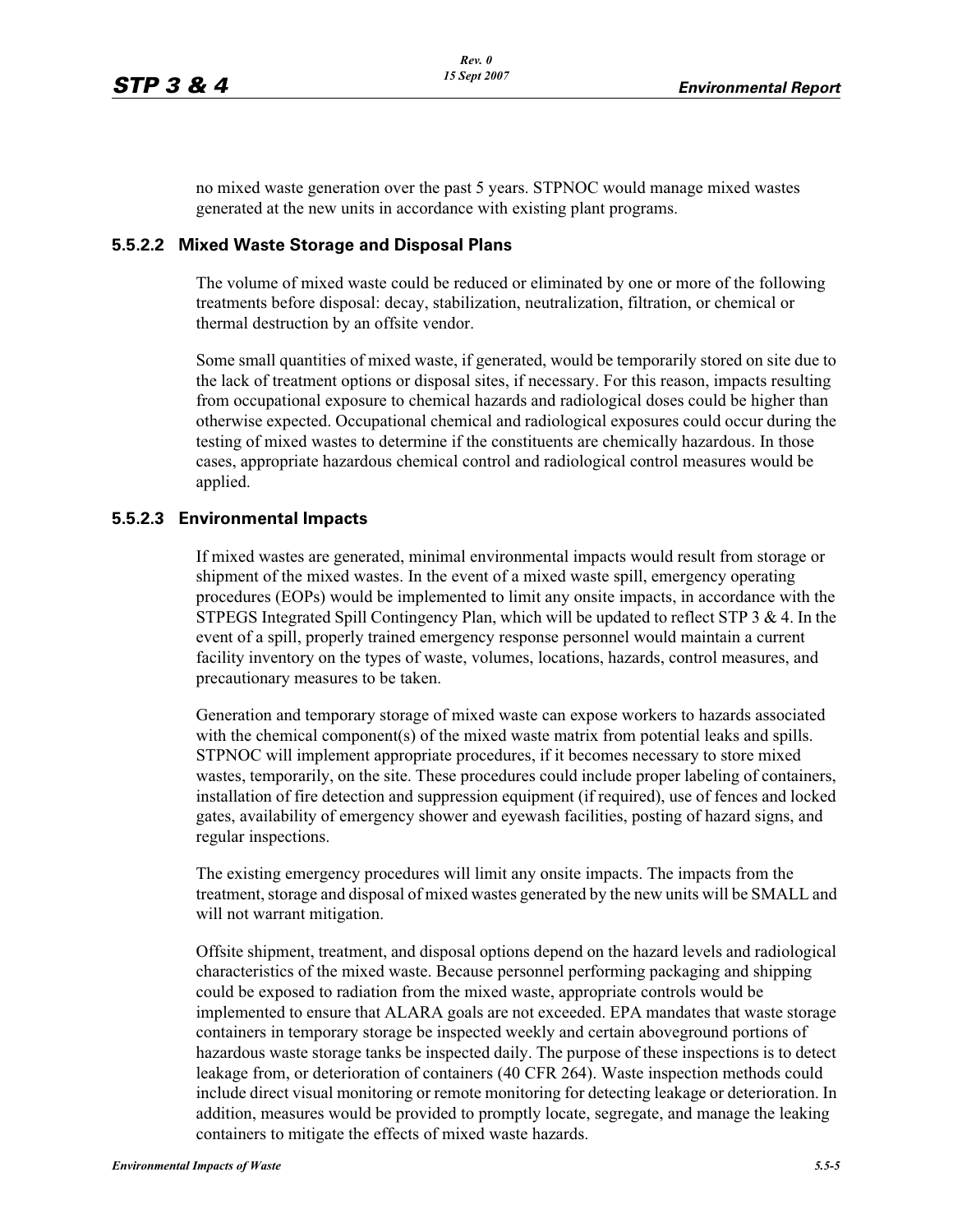$STP_1 \& 2$  has not produced any mixed wastes for several years, and it is anticipated that little to no mixed waste would be produced at STP  $3 \& 4$ . Any impacts from the treatment, storage, and disposal of mixed wastes generated by STP  $3 \& 4$  will be SMALL and will not warrant mitigation beyond what has been described in the previous paragraphs.

## **5.5.2.4 Waste Minimization Plan**

Primary importance would be placed on source reduction efforts to prevent pollution and to eliminate or reduce the generation of hazardous waste. Reducing the quantity, toxicity, or mobility of the hazardous waste before accumulation or disposal would be considered when prevention or recycling is not possible or practical. The existing STP site waste minimization plan currently in use at the site would be updated to apply to the new units.

## **5.5.3 Radioactive Waste (Low Level)**

GE estimates that two ABWRs will generate approximately 948 m3 of LLW annually, as described in Section 3.5.4. Onsite temporary storage facilities for LLW will be designed to minimize personnel exposures from waste waiting shipment. STPNOC will conform to NRC and EPA requirements and guidelines which ensure that LLW is temporarily stored in facilities that are designed and operated properly and that public health and safety and the environment are adequately protected. These requirements and guidelines include the following:

- - The amount and activity of material allowed in a storage facility and the shielding used also should be controlled by the dose rate criteria for both the occupational exposures at the site boundary and any adjacent offsite areas. Direct radiation and effluent limits are restricted by 10 CFR Part 20 and 40 CFR Part 190. The exposure limits given in 10 CFR 20.1301 apply to unrestricted areas.
- Containers and their waste forms should be compatible to prevent significant corrosion within the container. After a period of storage, the subsequent transportation and disposal should not cause a container breach.
- - Gases generated from organic materials in waste packages should be evaluated periodically with respect to container breach. After a period of storage, the subsequent transportation and disposal should not cause a container breach.
- - . High-activity resins should not be stored more than one year unless they are in containers with special vents.
- A program of at least quarterly visual inspection should be established, as necessary.
- - A liquid drainage collection and monitoring system should be in place. Routing of the drain should be to a radwaste processing system.

Commercial low-level waste disposal facilities are sited and operated consistent with 10 CFR 61 and other appropriate regulations, ensuring SMALL environmental impact. Waste generators must meet the waste acceptance criteria established for the facility and adhere to packaging requirements. STP currently ships wastes to several off-site facilities for disposal.